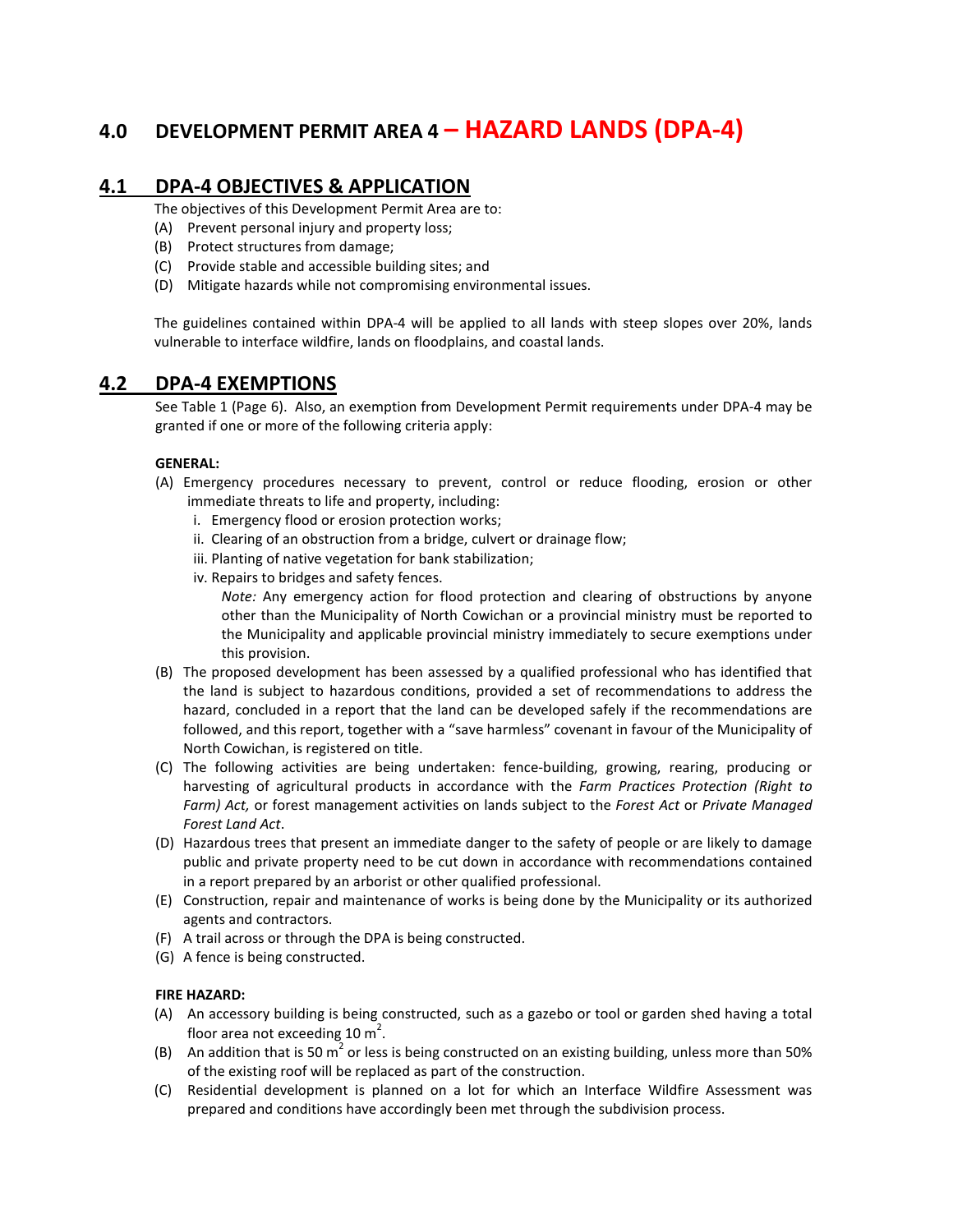#### FLOODPLAIN:

- (A) An addition to an existing building or structure used as a residence is being constructed that would increase the size of the building or structure by less than 25% of the existing floor area.
- (B) The portion of a building or structure that is being constructed is designed or intended for uninhabitable residential use, such as a carport or garage, storage area, utility area or workshop.

# 4.3 DPA-4 GENERAL GUIDELINES

Development Permits will only be issued in this Development Permit Area (DPA-4) subject to consideration of the following specific design practices. These guidelines should be carefully considered from conceptual design through to detailed design and refinement of a development proposal.

- (A) No alteration of land, disturbance of vegetation, movement of soils or other disturbance of land or water or subdivision of land within the DPA may be undertaken:
	- i. without a Development Permit issued under these guidelines; or
	- ii. contrary to the terms of a Development Permit issued under these guidelines.
- (B) Before any development or alteration of land, a geotechnical engineering report must be prepared by a qualified professional engineer with experience in geotechnical engineering and, preferably, with experience in hydraulic engineering. The geotechnical report should include:
	- i. a topographic and geomorphic description of the site and a statement as to which type of natural hazards may affect it;
	- ii. a review of previous geotechnical studies affecting the site and/or engineering work in the vicinity;
	- iii. a description of the extent of the nature, extent, frequency (probability) and potential effect of the hazard, including a description of the methodology used to define these parameters;
	- iv. proposed mitigation works (including construction and maintenance programs for such works) and/or actions designed to prevent hazardous occurrences;
	- v. proposals for vegetation protection, enhancement or retention;
	- vi. an assessment of the effect of the mitigative work in terms of its ability to reduce the potential impact of the hazard; and
	- vii. a statement confirming that the site is safe for the intended use and providing any other recommendations that the qualified professional engineer determines are appropriate to ensure the proposed development is protected from the natural hazard and will not result in a detrimental impact on the environment or adjoining properties.

### 4.3.1 STEEP SLOPE LANDS

Land activities must be carried out in consideration of the following factors. Development on lands with slopes greater than 30% is strongly discouraged. Development forms should be integrated with the natural environment by:

- (A) Limiting disturbance of vegetation and movement of subsoils to areas necessary for building sites, servicing and access;
- (B) Maintaining existing vegetation to control erosion and protect banks (any access improvements on the steep slope, such as footpaths or stairs, should be constructed so as not to disturb the natural slope drainage;
- (C) Using lot configurations and building designs that incorporate the topography, instead of creating large, flat lots;
- (D) Using building heights and roof forms that conform to topography and minimize visual impact;
- (E) Protecting special natural features such as rock outcroppings, significant trees, watercourses and ridgelines;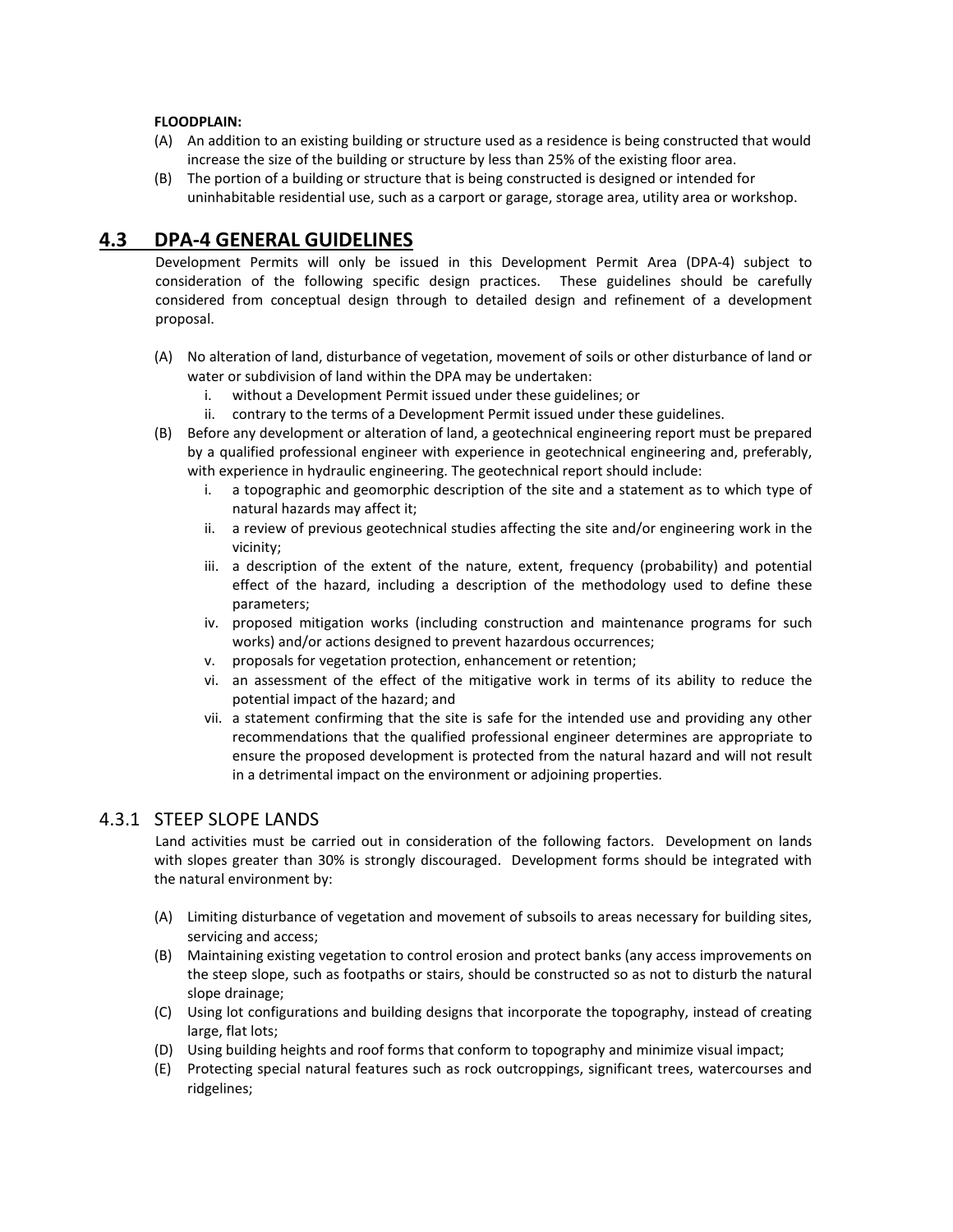- (F) Incorporating controls on erosion during the construction phase, and measures to mitigate erosion on the finished development;
- (G) Balancing the desire for views with the need to maintain vegetation;
- (H) Designing building foundations to step down slopes to fit with the natural terrain profile;
- (I) Clustering residential development on the most level portions of the land to retain natural vegetation;
- (J) Establishing safe setbacks from the tops of ridgelines and bluff crests;
- (K) Designing and fitting roads and buildings to the natural terrain to maintain the integrity of natural landforms and drainage patterns;
- (L) Minimizing excavation and site grading to protect native vegetation and drainage patterns;
- (M) Aligning access roads and driveways to the natural topography to avoid straight alignments and to keep them narrow to reduce site disturbance;
- (N) Re-vegetating exposed disturbed areas to a natural condition immediately after site grading to prevent erosion;
- (O) Preferring the use of native plant materials for site restoration and residential landscaping;
- (P) Making provision for, and undertaking works, to ensure the disposal of surface run-off and stormwater currently flowing over the crest of the slope and which may stem from further development (such works are required to divert drainage away from areas subject to sloughing); and
- (Q) Prohibiting the use of non-engineered retaining walls over 1.2 m tall.

### 4.3.2 FIRE HAZARD LANDS

Land development activities must be carried out in consideration of the following:

- (A) All roofing materials and insulation requirements must meet class "B" fire rating requirements contained within the current B.C. Building Code.
- (B) Building design and construction must generally be consistent with the standards in the National Fire Protection Association (NFPA) Standard 1144 - Standard for Protection of Life and Property from Wildfire.
- (C) All eaves and attic vents must be screened using 3-mm non-combustible wire mesh at a minimum to prevent the entry and accumulation of combustible materials and wind-blown embers.
- (D) Any building or structure used to store wood must not be located within 10 m of the dwelling unit/principal building unless the building or structure is built in accordance with guideline a), b) and c) above.
- (E) All land clearing debris (wood and vegetation) resulting from development must be disposed of by chipping and removal or burning in accordance with the Fire Protection Bylaw. Chipping and removal is the preferred option.
- (F) Where building construction or management of vegetation (trees, shrubs and ground cover) is proposed to take place within environmentally sensitive areas, all work undertaken must be consistent with DPA 3 – Natural Environment guidelines and all other relevant bylaws and regulations.
- (G) Where a Registered Professional Forester, Registered Forest Technician or Registered Professional Engineer qualified by training or experience in fire protection engineering has undertaken an assessment of a proposed development and determined the fire hazard to be low (provided specific conditions are met), the requirements of these guidelines may be relaxed as long as the development is carried out in accordance with such conditions.
- (H) Subdivisions within the high to extreme fire hazard Development Permit areas must be designed in accordance with the Fire Protection Guidelines for Subdivision Development in the Wildland Urban Interface at the Municipality of North Cowichan (Strathcona Forestry Consulting).